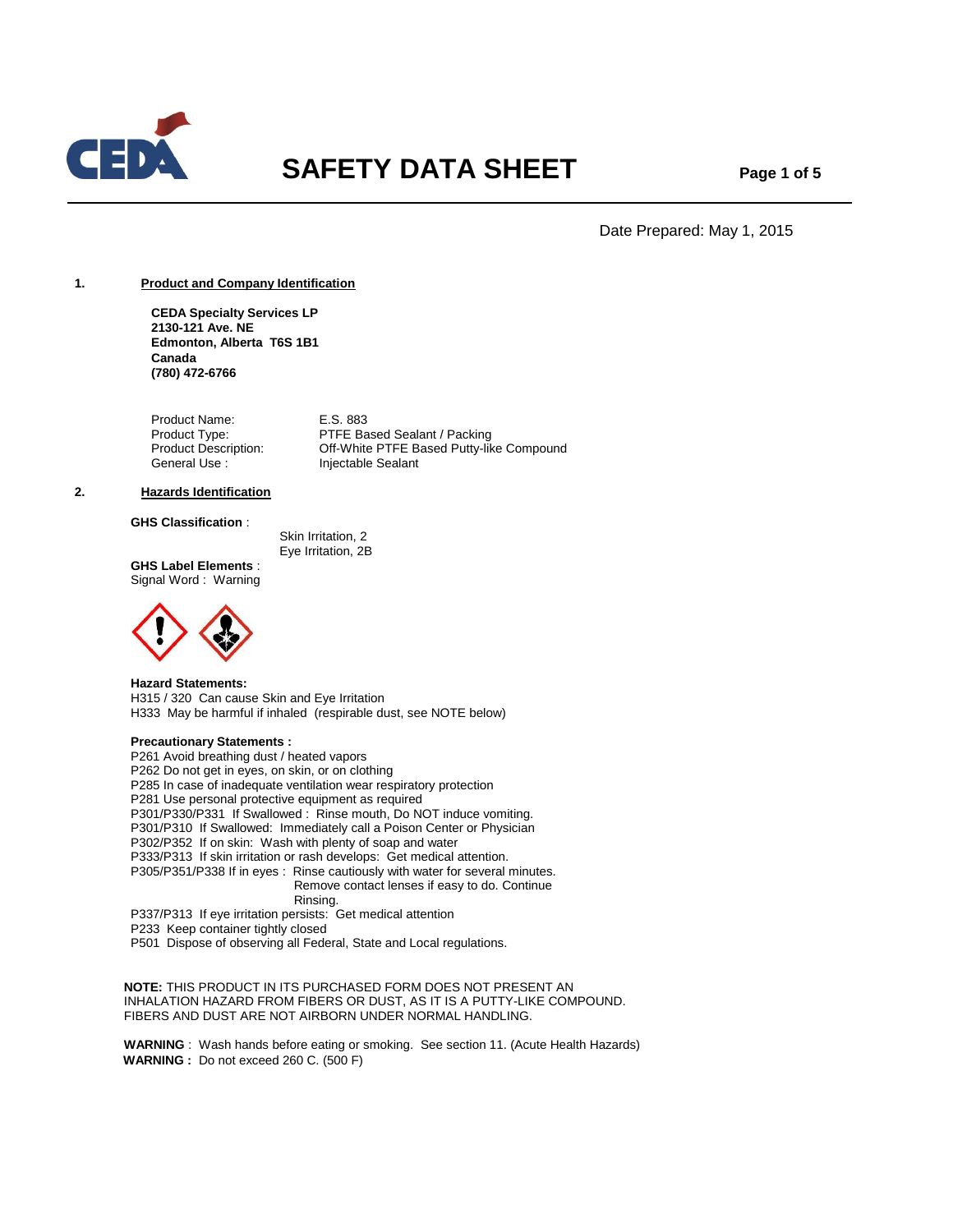#### **3. Composition / Information on Ingredients**

| Ingredients                              | CAS No.         | % by weight |
|------------------------------------------|-----------------|-------------|
| PTFE (Polytetrafluoroethylene)           | $9002 - 84 - 0$ | 50-75       |
| Fluid Binder*                            | Proprietary     | 10-30       |
| <b>Titanium Dioxide</b>                  | 13463-67-7      | $< .5\%$    |
| Inert Filler                             | Proprietary     | $1 - 20$    |
| *Non-Hazardous per OSHA 29 CFR 1910.1200 |                 |             |

#### **4. First Aid Measures**

| Ingestion:  | DO NOT INGEST. Oral toxicity of mixture not determined.                    |
|-------------|----------------------------------------------------------------------------|
|             | Call a physician or get medical help immediately.                          |
| Inhalation: | Not an inhalation risk unless dust is created or if product is overheated. |
|             | Avoid heating above recommended temperature limit.                         |
|             | Do not exceed 260 C. (500 F)                                               |
|             | Skin Contact: Wash with soap and water, consult physician if               |
|             | irritation develops.                                                       |
|             | Eye Contact: Flush with water 15 minutes. If symptoms persist,             |
|             | seek medical attention.                                                    |
|             |                                                                            |

#### 5. **5. Fire Fighting Measures**

 Recommended Extinguishing Agent: Foam, Dry Chemical, Carbon Dioxide, Water Fog Special Fire Fighting Procedures: Self contained breathing apparatus and protective clothing should be worn in fighting fires involving chemicals. (Professionally Trained Personnel). Hazardous Products Formed by Fire or Thermal Decomposition: CO, CO2, Hydrogen Fluoride, Carbonyl Fluoride, acid fluorides.

Unusual Fire or Explosion Hazards: None

Compressed Gases: None Pressure at Room Temperature: Does not apply

# **6. Accidental Release Measures**

Steps to be taken in cases of spill or leak:

 Wear proper personal protective equipment. Remove any sources of ignition from the area and allow hot surfaces to cool. Return uncontaminated material to container and seal container tightly. Dispose of contaminated material or waste. Clean up with mineral spirits.

# **7. Handling and Storage**

Storage: Cool, dry, storage. Store in closed containers

Handling: Avoid contact with skin and eyes. This product in its purchased form does not create an inhalation hazard from fibers or dust. If grinding or sanding or any other process is performed to this compound will cause airborne particles wear appropriate respirator to avoid breathing any dust or vapors. Wear appropriate safety gear as required in work area. Do not exceed 260 C. (500 F)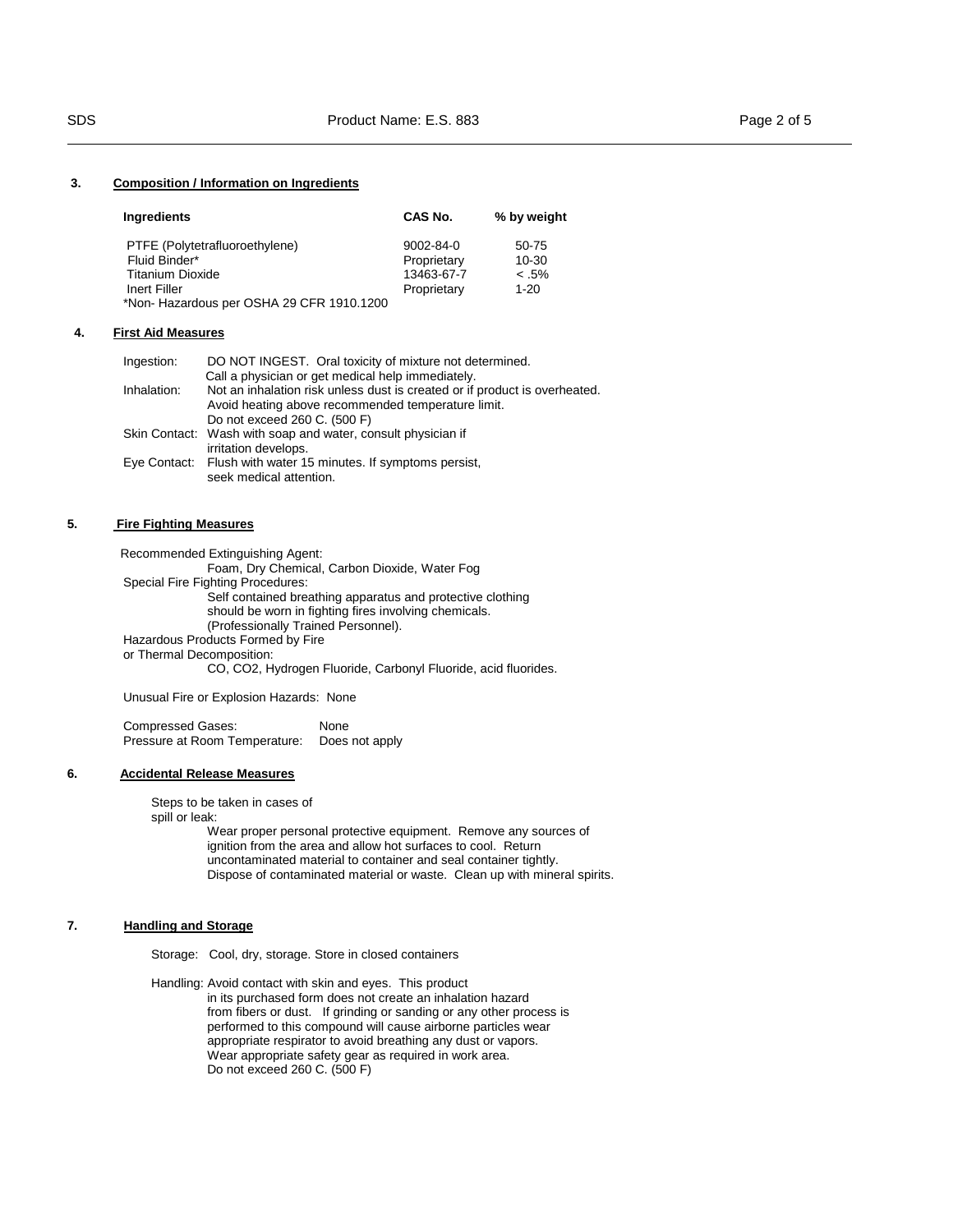# **8. Exposure Controls / Personal Protection**

Exposure Limits

Ingredients:

| Polytetrafluoroethylene                                                                                                                        |                                         | Acceptable Exposure Limits*<br>10 mg/m3 8 hr TWA (Total Dust)<br>5 mg/m3 8 hr. TWA (Respirable Dust)<br>*AEL is the manufacturers Acceptable Exposure Limit, where governmentally imposed occupational                                                                                                                                                                                                                          |                                                                         |              |
|------------------------------------------------------------------------------------------------------------------------------------------------|-----------------------------------------|---------------------------------------------------------------------------------------------------------------------------------------------------------------------------------------------------------------------------------------------------------------------------------------------------------------------------------------------------------------------------------------------------------------------------------|-------------------------------------------------------------------------|--------------|
|                                                                                                                                                | <b>ACGIH</b><br>(TLV)                   | exposure limits are lower than the AEL are in effect, such limits shall take precedence.                                                                                                                                                                                                                                                                                                                                        | <b>OSHA</b><br>(PEL)                                                    | <b>OTHER</b> |
| Modified Organic Oil<br><b>Titanium Dioxide</b><br>Inert Filler                                                                                | 10mg/m3 TWA<br>2 mg/m3 (resp. fraction) | 5 mg/m3 8 hours TWA (Inhalable Fraction)                                                                                                                                                                                                                                                                                                                                                                                        | 5 mg/m3 8 hours TWA<br>15 <sub>mq</sub> /m3<br>5 mg/m3 (resp. fraction) |              |
| Personal Protective Equipment (PPE)<br><b>Safety Glasses</b><br>Eyes:<br>Skin:<br>Chemical resistant gloves.<br><b>Respiratory Protection:</b> |                                         | Full face shield recommended. (during injection process)<br>If necessary, NIOSH approved for organic vapors and dust. If Temp. exceed 250° C<br>use respirator if ventilation is inadequate to maintain HF and Carbonyl Fluoride levels<br>below permissible exposure limit, use a positive pressure air supplied respirator. Air<br>purifying respirators may not provide adequate protection.<br>Do not exceed 260 C. (500 F) |                                                                         |              |
| Other Protective Clothing or Equipment:<br>Work / Hygienic Practices:<br><b>Engineering Controls:</b>                                          |                                         | Coveralls or other protective clothing. Safety equipment as required in area<br>Avoid contact with skin. Wash hands before eating or smoking.<br>Ventilation: Local exhaust if poorly ventilated area or in confined spaces.                                                                                                                                                                                                    |                                                                         |              |

# **9. Chemical and Physical Properties**

| Appearance:<br>Odor:<br>pH:<br>Solubility in Water:<br>Specific Gravity:<br><b>Evaporation Rate:</b><br>Boiling Point:<br>Melting Point:<br>Vapor Pressure:<br>Vapor Density:<br><b>VOC Content:</b><br>Flash Point: | Off-White Putty-Like Compound<br>No Odor<br>6.6<br><b>NIL</b><br>$(H2O = 1)$<br>1.17<br>Not Applicable<br>Not Applicable<br>Not Applicable<br>Not Established<br>Not Established<br>None (under 260 C)<br>Greater than 400 F. | Method: Cleveland Open Cup |
|----------------------------------------------------------------------------------------------------------------------------------------------------------------------------------------------------------------------|-------------------------------------------------------------------------------------------------------------------------------------------------------------------------------------------------------------------------------|----------------------------|
|                                                                                                                                                                                                                      |                                                                                                                                                                                                                               |                            |

Flammable Limits: LEL: Not Established UEL: Not Established

# **10. Stability and Reactivity**

| Stability:                | Stable                                                          |
|---------------------------|-----------------------------------------------------------------|
| Hazardous Polymerization: | Will not occur                                                  |
| Hazardous Decomposition   |                                                                 |
| Or By-Products:           | CO, CO2, Hydrogen Fluoride, Carbonyl Fluoride, acid fluorides.  |
| Incompatibility:          | Strong Oxidizers like Fluorine and related compounds. Can react |
|                           | with finely divided aluminum and metal powders.                 |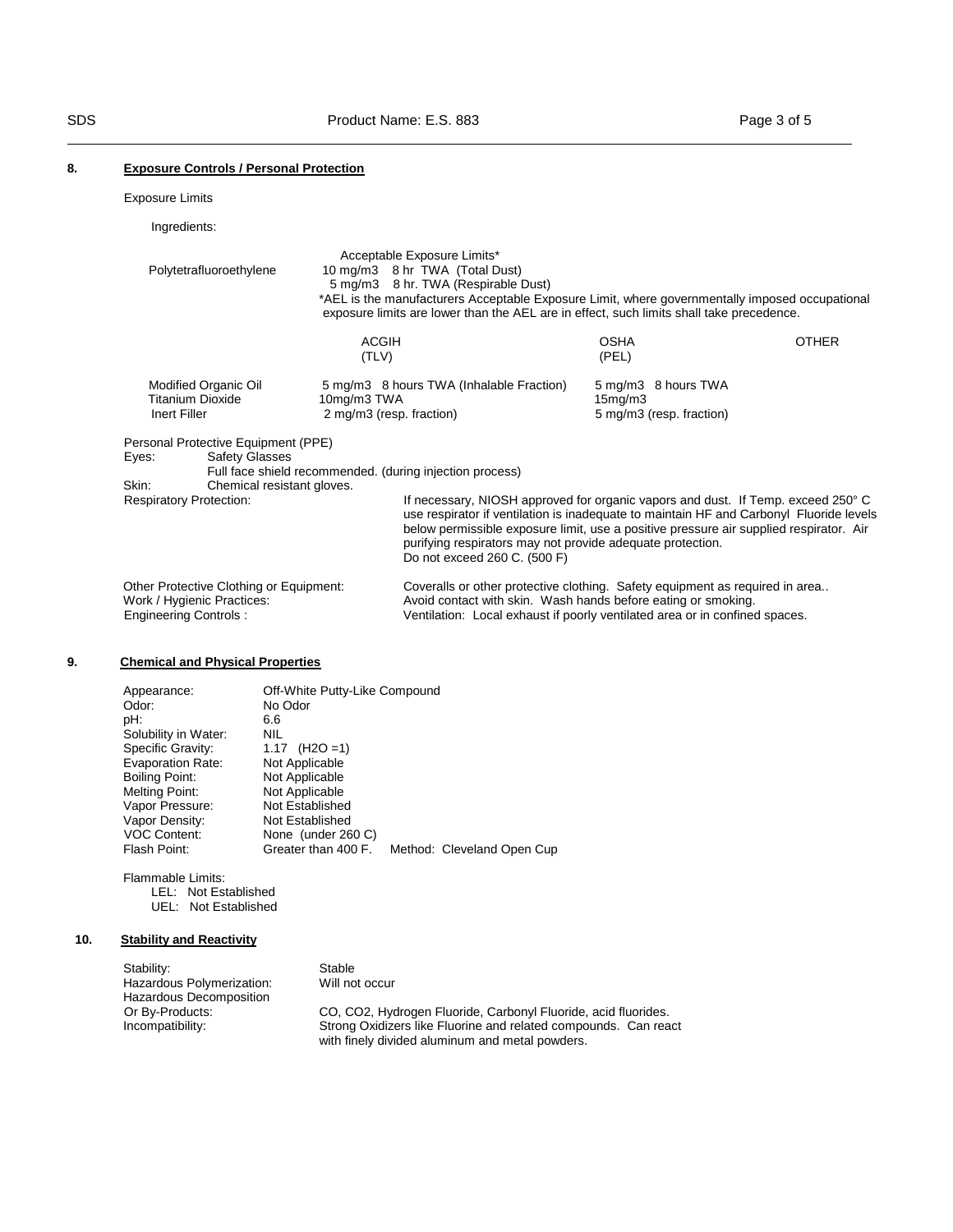# **11. Toxicology Information**

| Primary Routes of Entry:     | Signs and Symptoms of Overexposure:                         | Inhalation and contact.<br><b>Inhalation:</b> Dust can cause respiratory irritation.<br><b>Eyes:</b> Redness and discomfort<br><b>Skin:</b> Dryness, irritation, redness and itching.                                                                                                                                                                    |
|------------------------------|-------------------------------------------------------------|----------------------------------------------------------------------------------------------------------------------------------------------------------------------------------------------------------------------------------------------------------------------------------------------------------------------------------------------------------|
| by Exposure:                 | <b>Existing Conditions Aggravated</b>                       | None Known                                                                                                                                                                                                                                                                                                                                               |
| Carcinogenicity<br>NTP:      |                                                             | None present at 0.1% or greater                                                                                                                                                                                                                                                                                                                          |
| IARC:                        |                                                             | Titanium Dioxide, Group 2B IARC                                                                                                                                                                                                                                                                                                                          |
| <b>OSHA Regulated:</b>       | NO.                                                         |                                                                                                                                                                                                                                                                                                                                                          |
|                              |                                                             | Toxicity: (Not a toxicity hazard in purchased state and under recommended temperature limits)                                                                                                                                                                                                                                                            |
| Skin :<br>Ingestion:         | (Liquid Binder only)<br>(Liquid Binder only)<br>(PTFE Only) | Toxicity: LD50>2000 mg/kg Rabbit<br>Toxicity: LD50>5000 mg/kg Rat<br>Toxicity: $LD50 > 11,280$ mg/kg, Rat                                                                                                                                                                                                                                                |
| <b>Acute Health Hazards:</b> | Skin:<br>Inhalation:                                        | Defatting of the skin, Dryness and Irritation<br>None expected when used within prescribed recommended temperature range.<br>The thermal decomposition vapors of fluorinated polymers (PTFE above 330 C)<br>may cause polymer fume fever with flu-like symptoms in humans, especially when<br>smoking contaminated tobacco. Do not exceed 260 C. (500 F) |

Chronic Health Hazards: Titanium Dioxide, possible carcinogen (inhalation) see NOTE below..

**NOTE**: THIS PRODUCT IN ITS PURCHASED FORM DOES NOT PRESENT AN INHALATION HAZARD FROM FIBERS OR DUST, AS IT IS A PUTTY-LIKE COMPOUND. FIBERS AND DUST ARE NOT AIRBORN UNDER NORMAL HANDLING.

# **12. Ecological Information**

PTFE is essentially inert to the environment. PTFE does not decompose in landfills and therefore does not release toxic degradation materials into the ecosystems. PTFE is not toxic to aquatic life. Liquid Binder Only: Aquatic toxicity rating : TLm (96 hr) >100 ppm.

# **13. Disposal Considerations**

RCRA 40 CFR 261 Classification : This product as purchased does not fall under current US EPA RCRA definitions of Hazardous Waste.

It is recommended that if this product in its purchased form is going to become a waste, that it be disposed of by a licensed waste disposal company, observing all Federal, State and Local regulations. Due to the inherent thermal resistance of PTFE and its components it is usually not incinerated. Recycle or landfills are preferred options. Incinerate only if incinerator is capable of scrubbing out Hydrogen Fluoride and other acid combustion products. Additionally, certain state regulations could affect whether a material is considered a hazardous waste upon disposal. It must also be noted that a material can become a hazardous waste if it is mixed with or comes in contact with a hazardous substance during use. Under RCRA it is the responsibility of user of a product to determine at the time of disposal, whether a material should be classified as a hazardous waste.

# **14. Transport Information**

DOT (49 CFR 172): Not Regulated

IATA : Not Regulated

Liquid / Solid (per ASTM D 4359-90) : Material is a solid